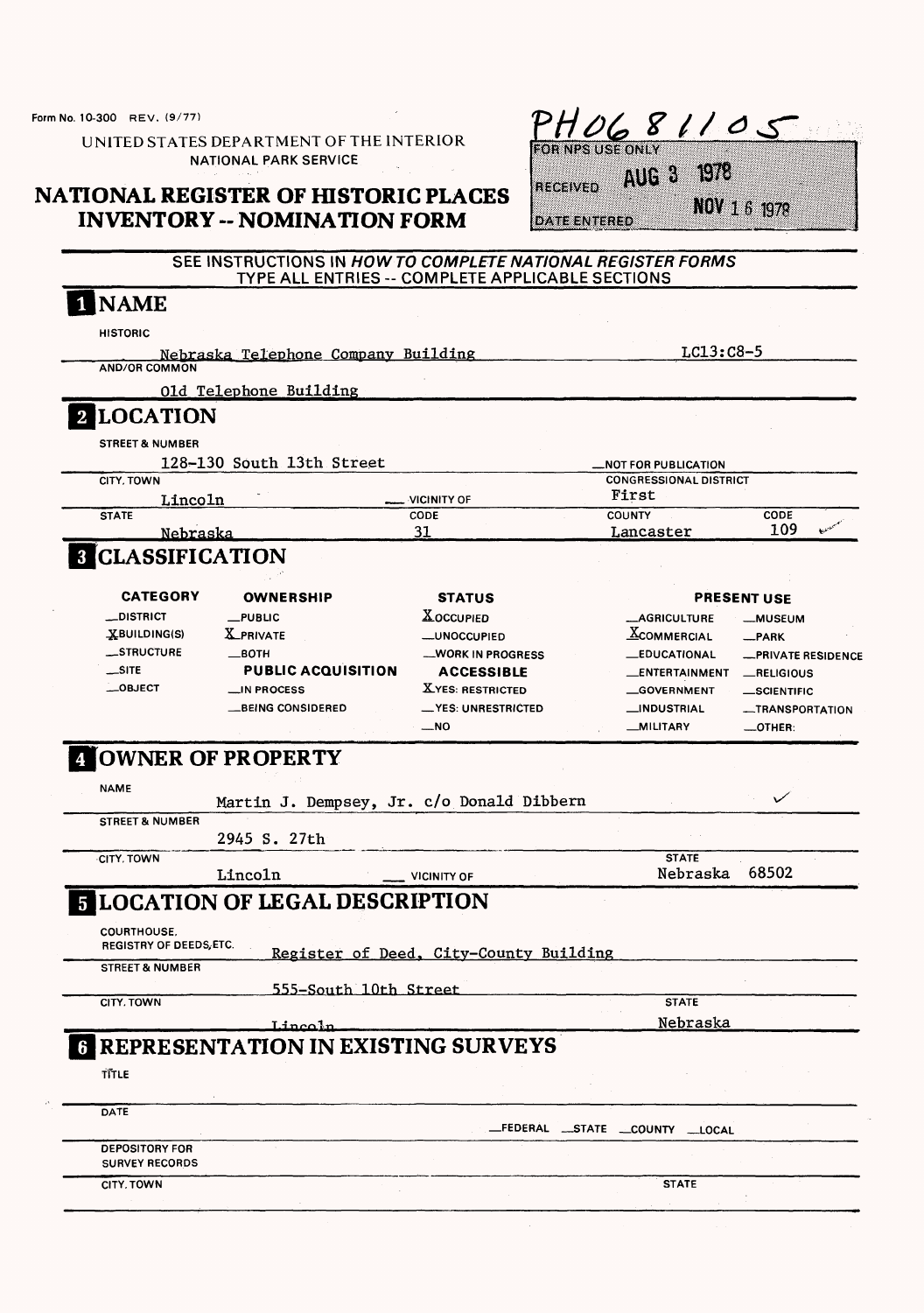# **Z DESCRIPTION**

2.2%或用增减的过去程器

|                    | <b>CONDITION</b>      | <b>CHECK ONE</b>   | <b>CHECK ONE</b>      |             |
|--------------------|-----------------------|--------------------|-----------------------|-------------|
| <b>__EXCELLENT</b> | <b>__DETERIORATED</b> | <b>__UNALTERED</b> | <b>XORIGINAL SITE</b> |             |
| <b>X_GOOD</b>      | $_{\rm -RUINS}$       | <b>XALTERED</b>    | $M$ OVED              | <b>DATE</b> |
| $-FAIR$            | <b>__UNEXPOSED</b>    |                    |                       |             |
|                    |                       |                    |                       |             |

### DESCRIBE THE PRESENT AND ORIGINAL (IF KNOWN) PHYSICAL APPEARANCE

The Nebraska Telephone Company Building in Lincoln is a three story (over basement) commercial building designed in 1894 by Thomas R. Kimball of the architectural firm of Walker & Kimball (Boston and Omaha). Designed as a free interpretation of Italian Renaissance architecture, Kimball's compositional abilities are most appareat on the west  $(front)$  facade. The building was occupied in 1896.

Executed with St. Louis pressed brick above, the ground story of the front facade is of cast iron construction in a simple classical motif. The iron spans the width of the building, providing for the completely open front of the ground floor. The facade itself is composed of a kind of layering of elements, the major portion of which (including the cast iron pilasters, brick-quoined wall and terra-cotta entablature and wall cornice) projects slightly from the front wall which surrounds it. A free-standing copper anthemion motif is featured above the wall cornice. The emphasis of the facade is the slightly projecting two-story terracotta frontispiece at the center of the composition. Attention is drawn to the bell (in bas-relief) flanked by the Adamesque floral motif and to the finely detailed Palladian window above.

Another notable feature of the original construction is the glazed, cast iron stairway which runs up to the second floor along the north (alley) facade. The words "Telephone Exchange" are cast into the lintel above the entrance. This stairway was the entrance to the Nebraska Telephone Company which occupied the upper two floors of the structure. The second floor housed the company's business offices as well as two rental offices and the long distance telephone booths. The third floor, with internal access, housed the "Multiple bridging system" switch board, the main distributing frame, the power board and the storage battery plant. The front of the building on this floor provided space for the operators lunch room, lounge and etc.

The ground floor of the building was designated for use as rental space. The basement housed the buildings mechanical plant and the telephone company's receiving station and auxiliary power plant.

The building was designed and constructed to sustain the loads of the telephone equipment and to provide a modern, fire-resistant structure. The brick and tile walls support 15 inch steel beams which carry 10 inch shallow tile arches; the whole covered with concrete. The roof construction is the same, but lighter, and slopes to the rear as a built-up roof.

While the storefront has been altered substantially and a marquis added to the building, it is believed that all of the original cast iron work is still extant behind the aluminum front. The original glass storefront has been removed. The exterior cast iron stairway is still extant though it has suffered damage through the years. It has been modified at the top to accept an open fire escape from the third floor. Other modifications include the removal of the sliding iron shutters, modifications of window openings and the removal of the iron railing around the basement window well; all along the north (alley) facade.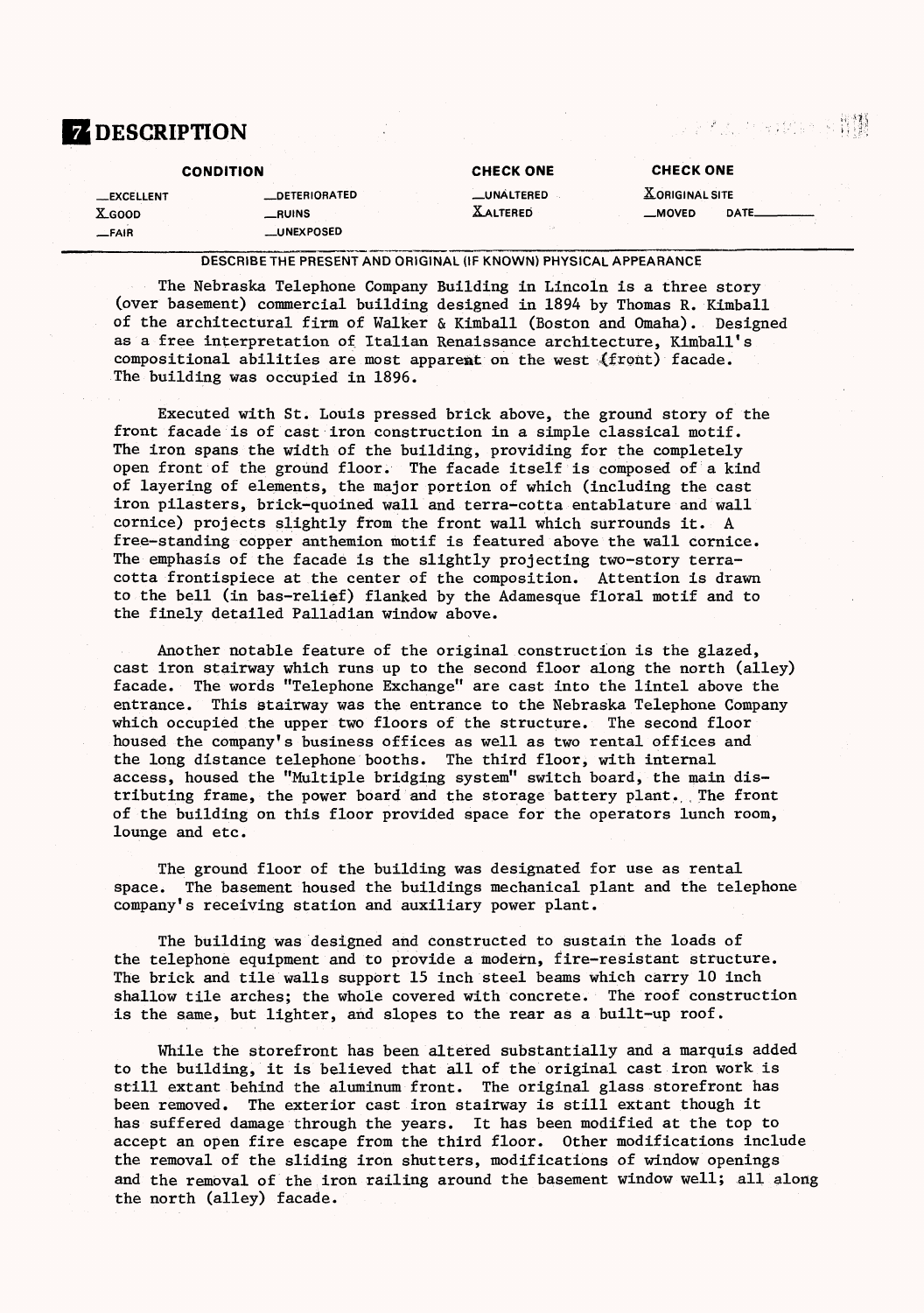# **SIGNIFICANCE**

|                                                                                                         | しょりん ハール こうきん                                                                                                                                                                       | 経典の誤文作曲                                                                                                                                                     |                                                                                                                                                         | 医马克氏菌 计子段编码 医生                                                                                                   |
|---------------------------------------------------------------------------------------------------------|-------------------------------------------------------------------------------------------------------------------------------------------------------------------------------------|-------------------------------------------------------------------------------------------------------------------------------------------------------------|---------------------------------------------------------------------------------------------------------------------------------------------------------|------------------------------------------------------------------------------------------------------------------|
| <b>PERIOD</b>                                                                                           |                                                                                                                                                                                     | AREAS OF SIGNIFICANCE -- CHECK AND JUSTIFY BELOW                                                                                                            |                                                                                                                                                         |                                                                                                                  |
| -PREHISTORIC<br>$-1400-1499$<br>$-1500-1599$<br>$-1600-1699$<br>-1700-1799<br>$X$ 1800-1899<br>$-1900-$ | <b>_ARCHEOLOGY-PREHISTORIC</b><br><b>ARCHEOLOGY-HISTORIC</b><br><b>AGRICULTURE</b><br><b>X_ARCHITECTURE</b><br>$\equiv$ ART<br>_COMMERCE<br><b>X_COMMUNICATIONS</b><br>and the con- | COMMUNITY PLANNING<br>CONSERVATION<br><b>ECONOMICS</b><br>$EDUCA$ TION<br><b>LENGINEERING</b><br>__EXPLORATION/SETTLEMENT<br>__INDUSTRY<br>$\Box$ INVENTION | <b>LANDSCAPE ARCHITECTURE</b><br>$-LAW$<br><b>LITERATURE</b><br>-MILITARY<br>$-MUSIC$<br><b>_PHILOSOPHY</b><br>-POLITICS/GOVERNMENT<br>i dan bermuti 2. | RELIGION<br>_SCIENCE<br>_SCULPTURE<br>_SOCIAL/HUMANITARIAN<br>$-$ THEATER<br>_TRANSPORTATION<br>-OTHER (SPECIFY) |
| <b>SPECIFIC DATES</b>                                                                                   | 1894-96                                                                                                                                                                             | <b>BUILDER/ARCHITECT</b>                                                                                                                                    | Walker & Kimball                                                                                                                                        |                                                                                                                  |

### **STATEMENT OF SIGNIFICANCE**

The Nebraska Telephone Company Building was probably the first building erected for use as a telephone exchange in Lincoln. The city had telephone service since 1879, the second exchange in the state. The Nebraska Telephone Company was incorporated in Omaha in 1882 and acquired the right to use telephones in the state from the American Bell Telephone Company. Within a few years, it had purchased all the exchanges in the state. In 1896 the Lincoln exchange moved into its new building designed by Thomas R. Kimball, prominent young Omaha architect and son of one of the incorporaters of the company.

The building was sold in 1912 to the Lincoln Telephone and Telegraph Company as part of a major agreement with the Nebraska Telephone Company which established L. T. & T. as the sole telephone company for southeast Nebraska. Alexander Graham Bell's patents expired in 1893 and competition with Bell-sanctioned companies became legal. A number of independent companies were organized and the Lincoln Independent Company, later the Lincoln Telephone and Telegraph Company, was founded in 1903. Competition was partly responsible for the great increase in telephone usage in the first decade of the century but it also created customer confusion and was not a financially-sound operation to continue. After many attempts to solve the problems, Lincoln Telephone and Telegraph Company and the Nebraska Telephone Company, now almost wholly owned by the Bell system, reached an agreement in 1912.

The 1912 agreement provided for the transfer of all L. T. & T. property north of the Platte River to the Nebraska Telephone Company, who transferred their property south of the river to L. T. & T. Each company maintained a monopoly on telephone usage for their respective parts of the state. The Nebraska Telephone Company Building at Lincoln was part of this 1912 transfer. The Lincoln Telephone and Telegraph Company, which already had a building at 231 South 14th Street, used the transferred property for their commercial department. In 1927 the company disposed of the building. It has been used as rental space by a variety of firms and individuals since 1914.

The significance of the telephone to the communications industry is readily apparent. This building stands as a reminder and early manifestation of that industry in eastern Nebraska and as precursor to the present day corporate arrangement of the industry, locally.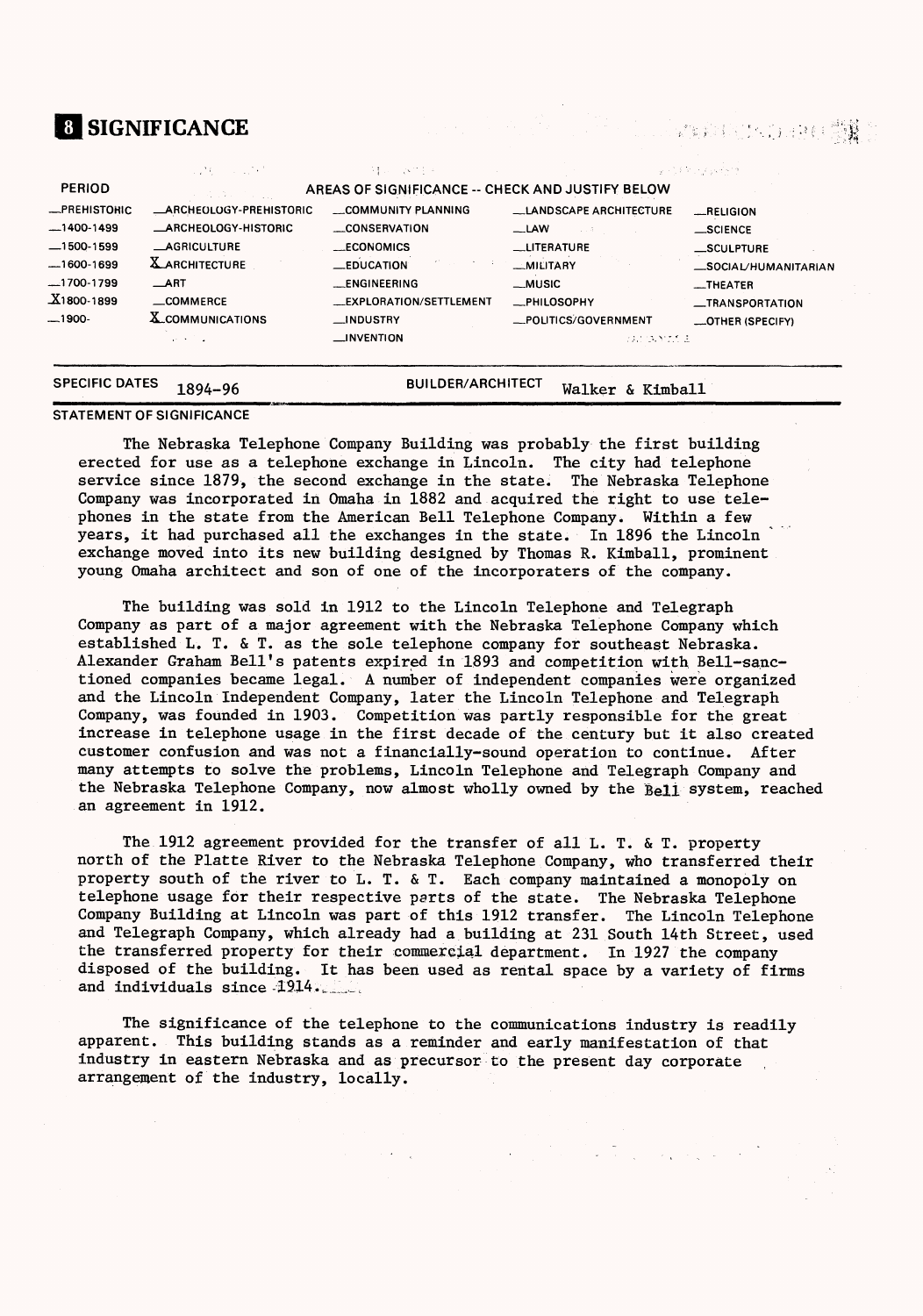# 9 MAJOR BIBLIOGRAPHICAL REFERENCES

| See continuation sheet                                                                                                                                                                                                                                                                                                             |                                   |
|------------------------------------------------------------------------------------------------------------------------------------------------------------------------------------------------------------------------------------------------------------------------------------------------------------------------------------|-----------------------------------|
|                                                                                                                                                                                                                                                                                                                                    |                                   |
|                                                                                                                                                                                                                                                                                                                                    |                                   |
| <b>IDGEOGRAPHICAL DATA</b>                                                                                                                                                                                                                                                                                                         |                                   |
| ACREAGE OF NOMINATED PROPERTY less than one acre                                                                                                                                                                                                                                                                                   |                                   |
| Lincoln<br>QUADRANGLE NAME<br><b>UTM REFERENCES</b>                                                                                                                                                                                                                                                                                | QUADRANGLE SCALE 1:24000          |
| 再解的 手套 親<br>8, 1, 0<br>в                                                                                                                                                                                                                                                                                                           | ਂ ਤ                               |
| <b>EASTING</b><br>ZONE<br><b>NORTHING</b><br>ZONE<br>с<br>D                                                                                                                                                                                                                                                                        | <b>NORTHING</b><br><b>EASTING</b> |
|                                                                                                                                                                                                                                                                                                                                    |                                   |
|                                                                                                                                                                                                                                                                                                                                    |                                   |
| H                                                                                                                                                                                                                                                                                                                                  |                                   |
| <b>VERBAL BOUNDARY DESCRIPTION</b>                                                                                                                                                                                                                                                                                                 |                                   |
|                                                                                                                                                                                                                                                                                                                                    |                                   |
|                                                                                                                                                                                                                                                                                                                                    |                                   |
| LIST ALL STATES AND COUNTIES FOR PROPERTIES OVERLAPPING STATE OR COUNTY BOUNDARIES                                                                                                                                                                                                                                                 |                                   |
| <b>STATE</b><br>CODE.<br><b>COUNTY</b>                                                                                                                                                                                                                                                                                             | <b>CODE</b>                       |
| <b>STATE</b><br><b>CODE</b><br><b>COUNTY</b>                                                                                                                                                                                                                                                                                       | <b>CODE</b>                       |
|                                                                                                                                                                                                                                                                                                                                    |                                   |
| <b>TIFORM PREPARED BY</b><br><b>NAME / TITLE</b><br>Murphy, Architect; Penelope Chatfield, Preservation Historian                                                                                                                                                                                                                  |                                   |
| <b>ORGANIZATION</b><br>Nebraska State Historical Society                                                                                                                                                                                                                                                                           | <u>July, 1978</u>                 |
| <b>STREET &amp; NUMBER</b>                                                                                                                                                                                                                                                                                                         | <b>TELEPHONE</b>                  |
| 1500 R Street<br><b>CITY OR TOWN</b>                                                                                                                                                                                                                                                                                               | $(402)$ 432-2793<br><b>STATE</b>  |
| Lincoln                                                                                                                                                                                                                                                                                                                            | <u> Nebraska Ne</u>               |
| <b>IZSTATE HISTORIC PRESERVATION OFFICER CERTIFICATION</b>                                                                                                                                                                                                                                                                         |                                   |
| THE EVALUATED SIGNIFICANCE OF THIS PROPERTY WITHIN THE STATE IS:                                                                                                                                                                                                                                                                   |                                   |
| STATE X<br>NATIONAL                                                                                                                                                                                                                                                                                                                | LOCAL _____                       |
| As the designated State Historic Preservation Officer for the National Historic Preservation Act of 1966 (Public Law 89-665). I<br>hereby nominate this property for inclusion in the National Register and certify that it has been evaluated according to the<br>criteria and procedures set forth by the National Park Service. | やこされ                              |
| STATE HISTORIC PRESERVATION OFFICER SIGNATURE                                                                                                                                                                                                                                                                                      |                                   |
| <b>TITLE</b><br>Director, Nebraska State Historical Society                                                                                                                                                                                                                                                                        | DATE                              |
| <b>RORNEGUS AONEY</b>                                                                                                                                                                                                                                                                                                              |                                   |
| i inhelby german familie eroberty is ingluded in the vational register                                                                                                                                                                                                                                                             |                                   |
|                                                                                                                                                                                                                                                                                                                                    | I MARIT<br>DATE                   |
|                                                                                                                                                                                                                                                                                                                                    | DATE                              |
| <b>CHEMORGEOSTONION</b><br>William H Braskan<br>11.1578                                                                                                                                                                                                                                                                            |                                   |

**Control Street**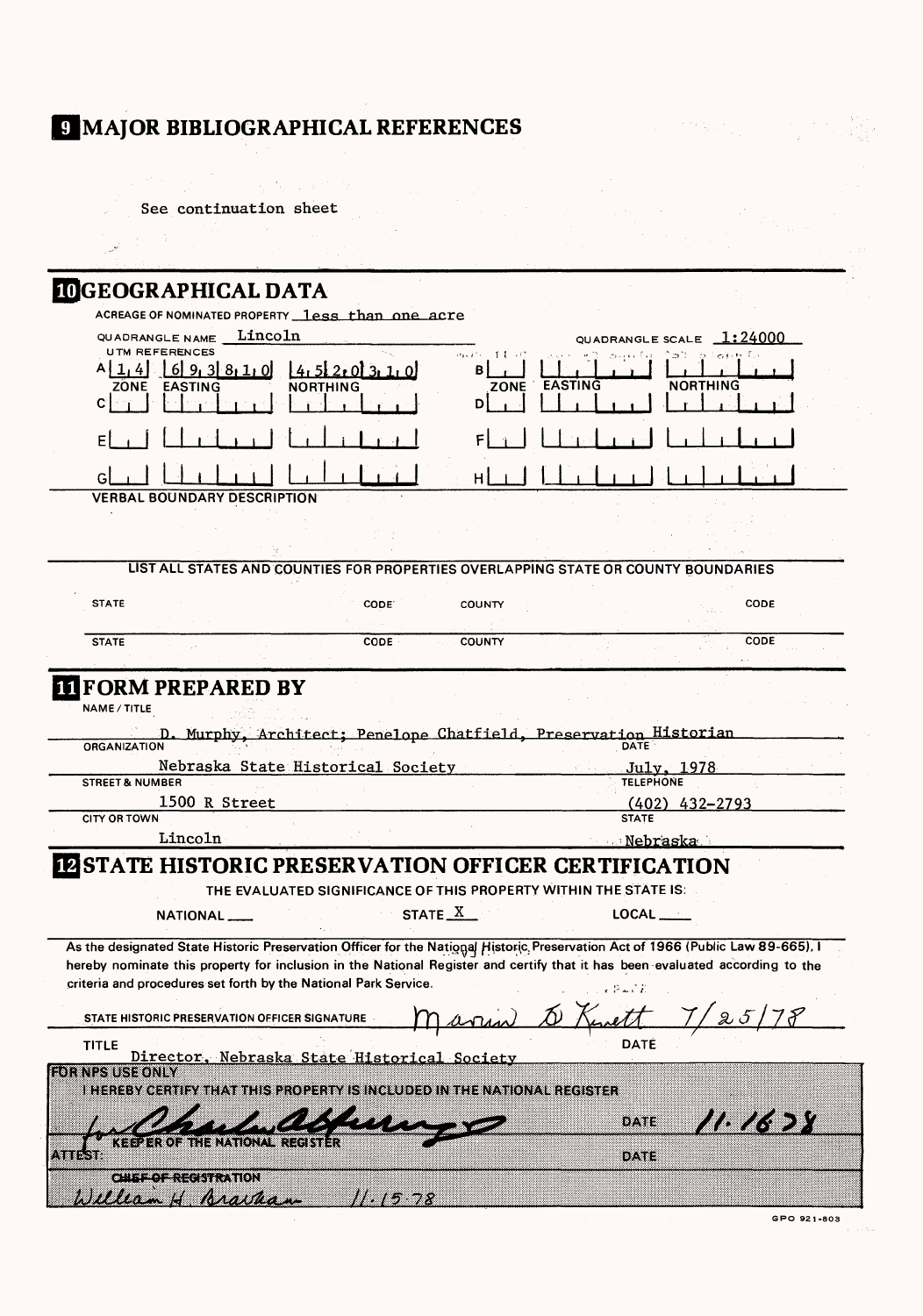**Form No. 10-300a (Kev. 10-74)**

> **UNITED STATES DEPARTMENT OF THE INTERIOR NATIONAL PARK SERVICE**

## **NATIONAL REGISTER OF HISTORIC PLACES INVENTORY - NOMINATION FORM**



 $\overline{2}$ 

### **CONTINUATION SHEET** Significance **PAGE** PAGE

Architecturally the building exists as an excellent example of a building type, both structurally and aethetically. The uniqueness of the building and its free use of  $\hat{r}$  enaissance motifs speaks to architect Kimball's ability to handle the small commercial structure with the same finesse as the larger, more important structure (see for example the Hall County Courthouse and Omaha Public library buildings, Hall and Douglas counties, respectively, NRHP). The structure's association with its designer, the prominent Omaha architect Thomas R. Kimball, enhances the significance locally. The Nebraska Telephone Company building stands as the only one of two confirmed Kimball designed structures in Lincoln. The other, the University of Nebraska Administration Building (1903) was demolished to make way for Phillip Johnson's Sheldon Memorial Art Gallery in the early 1960's.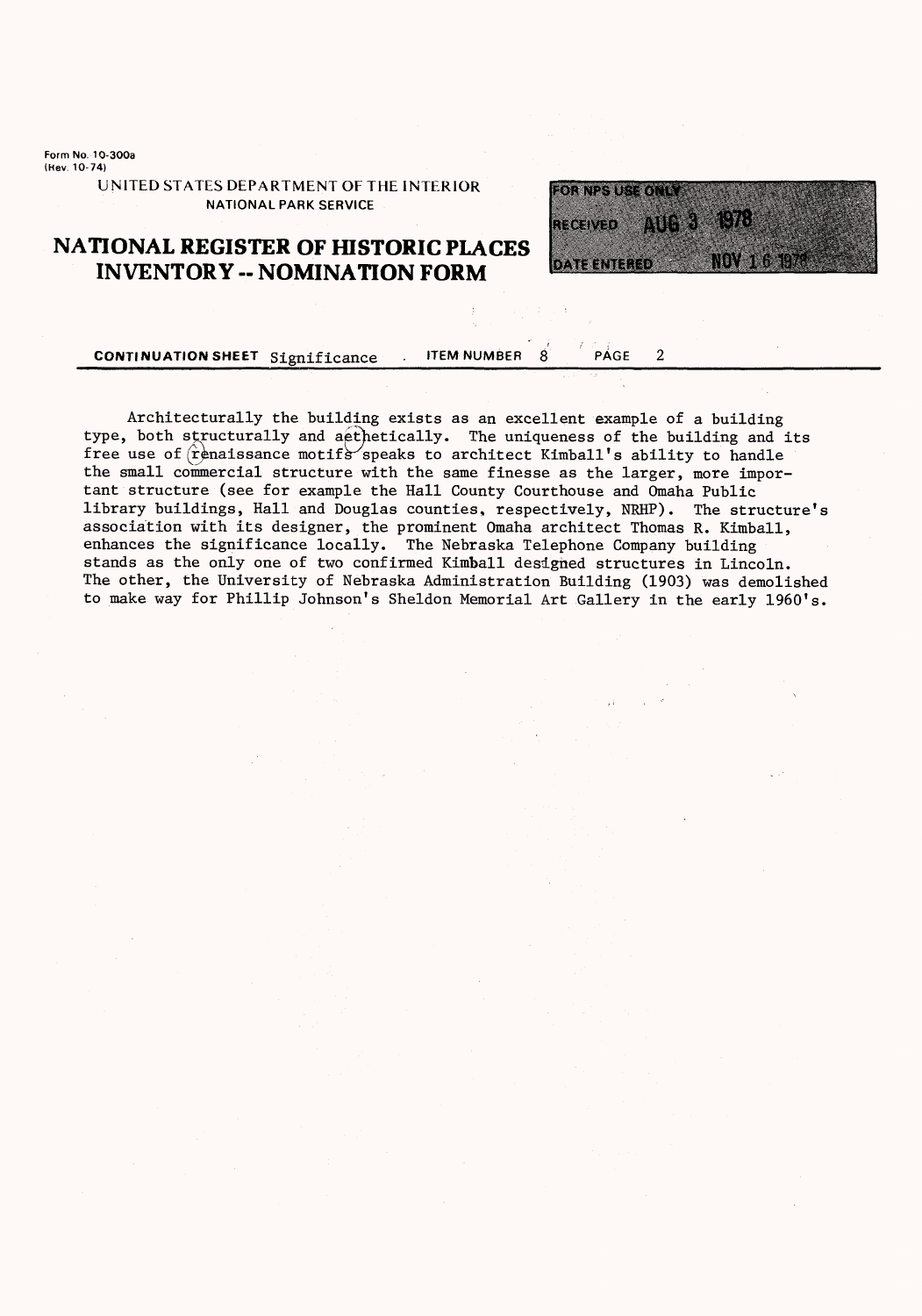**Form No. 10-300a (Kev. 10-74)**

> **UNITED STATES DEPARTMENT OF THE INTERIOR NATIONAL PARK SERVICE**

## **NATIONAL REGISTER OF HISTORIC PLACES INVENTORY - NOMINATION FORM**

**CONTINUATION SHEET** Bibliography ITEM NUMBER 9 PAGE

Kimball, Thomas R., Collection. Archives of the Nebraska State Historical Society.

Torrence, William D. "Great Independent: The Lincoln Telephone Company, 1903-1908" Nebraska History, Volume 51, Number 2 (Summer 1970) pages 339-358.

Van den Berge, Peter Nicholas. The History of the Telephone in Nebraska 1877-1912. Unpublished M.A. Thesis, University of Nebraska, 1938.

Whiffen, Marcus. American Architecture Since 1780; A guide to the Styles. Cambridge, Mass, and London, England: M.I.T. Press, 1969.

FOR NPS USE ONLY RECEIVED 406 3 1978 NOV 1 6 1978 DATE ENTERED